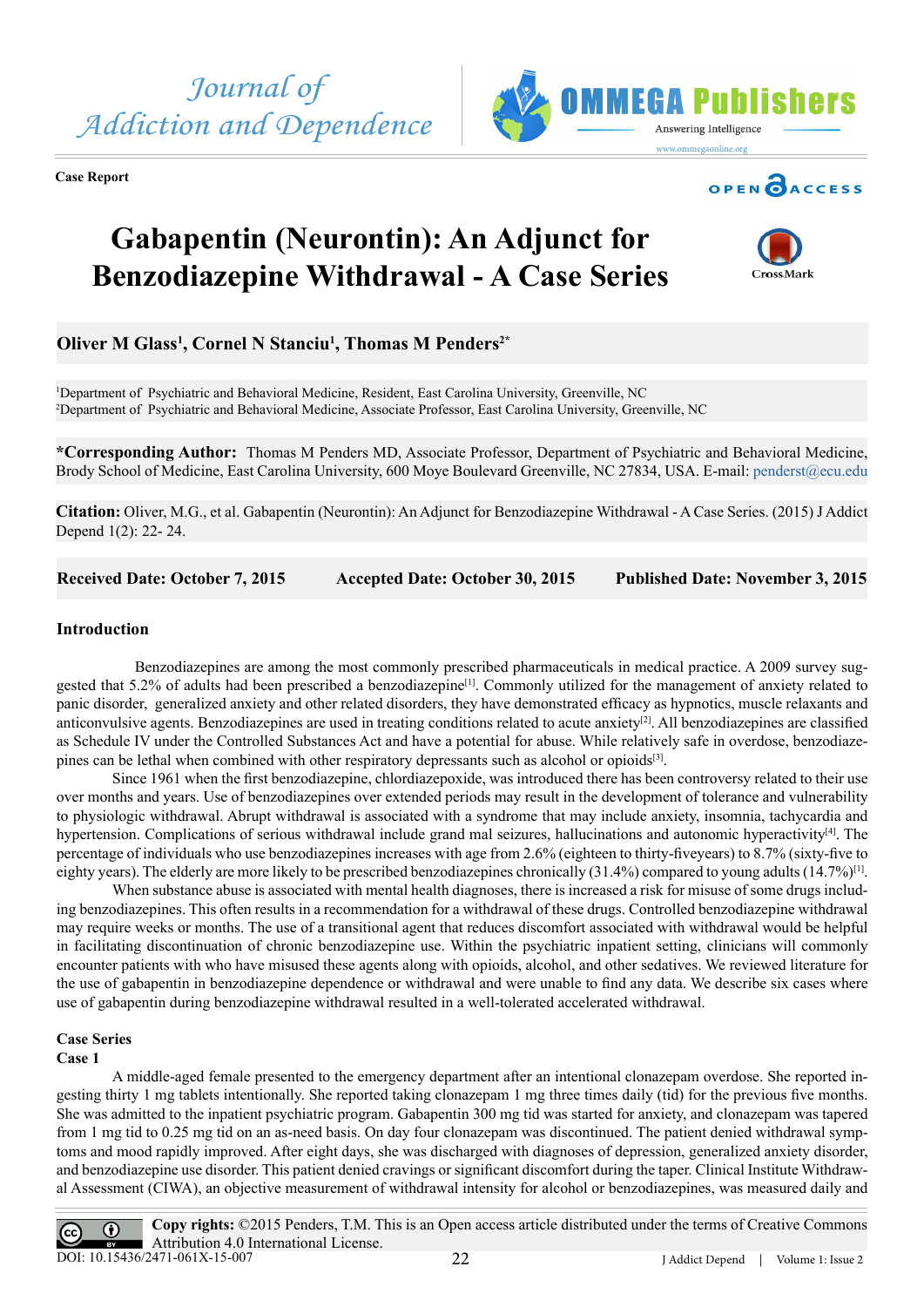scores were consistently under 6.

#### **Case 2**

An elderly woman presented to the emergency room with complaints of overwhelming anxiety despite using clonazepam 2 mg four times daily for the previous several years. She requested additional clonazepam despite awareness of its harmful effects. She was admitted to the inpatient psychiatric unit for further evaluation and stabilization. She endorsed panic attacks, intermittent confusion and subjective memory loss for several months prior. On day one, clonazepam was tapered to 1 mg tid along with initiation of gabapentin 300 mg tid. Over the next two days she became increasingly more anxious as the clonazepam was tapered. Subsequent review revealed that she had been refusing gabapentin. After assurance of administration, clonazepam was rapidly tapered with few complaints of anxiety, insomnia or irritability. No physiological signs of withdrawal were noted. Clonazepam was discontinued on day five. The patient noted markedly reduced anxiety on a regimen of gabapentin 600 mg tid. She was discharged after six days with a diagnosis of depression, panic disorder, and benzodiazepine use disorder.

## **Case 3**

A middle-aged female was brought to the emergency after vandalizing property and displaying hostility towards her boyfriend over the prior three days. Staff learned that she had recently inflicted a superficial laceration to her wrist and took eight 1 mg clonazepam tablets after an argument. The patient denied this was a suicide attempt but rather a misuse of medication to control her anxiety. She had been prescribed clonazepam 1 mg twice daily for the past three years. Over the previous two months, she had been using between 6 and 10 mg daily. She was admitted to the inpatient psychiatric unit. On day one, clonazepam was decreased to 0.5 mg twice daily and gabapentin 300 mg tid was initiated. Over the next two days, clonazepam was further tapered to 0.5 mg at bed time and then discontinued. On day three gabapentin was titrated to 600 mg tid after persistent complaints of anxiety. Throughout the tapering period, there were no symptoms of autonomic arousal noted and subjective anxiety was minimal. CIWA measured between 9 and 4.

#### **Case 4**

An elderly female with a history of bipolar disorder and alcohol use disorder presented to the emergency with complaints of worsening depression and a suicide plan. She had discontinued lithium and fluoxetine for five days and one month respectively and had increased her use of benzodiazepines and alcohol

over the previous few days. She reported taking clonazepam 0.5 mg tid for anxiety and diazepam 5 mg at bedtime for sleep for the prior six years. She admitted to drinking 80 ounces of beer in the previous week. On first encounter, she was agitated and displayed mood labiality with crying spells. She was started on lurasidone 40 mg and received 0.5 mg clonazepam at bedtime. On day two, gabapentin 300 mg tid was begun and she received 0.5 mg clonazepam at bedtime. On day three, benzodiazepines were discontinued and gabapentin was titrated to 600 mg tid due to complaints of anxiety. CIWA score was 9. The following day lurasidone was increased to 80 mg daily. Throughout the remainder of the hospitalization, she remained free of symptoms of benzodiazepine withdrawal with CIWA scores consistently below 3.

#### **Case 5**

A middle-aged female maintained on opiates for pain due to endometriosis had been prescribed Clonazepam for five years. She was brought to the emergency with sudden-onset lethargy, confusion and visual hallucinations. She reported visual hallucinations. Upon presentation blood alcohol level was undetectable and urine toxicology positive for benzodiazepines and opiates. She had been using clonazepam 4 mg daily over the previous six months. Her last reported use was two days prior to admission. Diazepam 5 mg tid and gabapentin 300 mg tid were begun with CIWA monitoring. She tolerated a complete taper of diazepam over the next three days. Within 48 hours, she was free of significant anxiety, hallucinations, or cognitive disturbances. She was discharged with a DSM-5 diagnosis of substance withdrawal delirium. Maximum CIWA score of 6 was recorded during first twenty-four hours.

#### **Case 6**

A middle-aged male with a history of multiple psychiatric admissions for depression presented after overdosing on thirteen 0.5 mg alprazolam, thirteen 5 mg oxycodone, and two fentanyl patches. He acknowledged suicidal intent. He admitted to using alprazolam 1 to 1.5 mg at bedtime for the previous six years. With chronic depression he suffered from chronic arthritic back pain. Buprenorphine/naloxone was initiated for management of opioid dependence. Gabapentin 600 mg tid was initiated on day two to assist with pain management. Clonazepam 0.5 mg twice daily was begun on day two and decreased to 0.25 mg twice daily on day three. Clonazepam was discontinued completely on day five. The patient was discharged after seven days with diminished anxiety, improved sleep and pain well controlled. CIWA was not higher than 1.

**Table 1:** Summary of cases - patient characteristics, observations and management

| Case | Age<br>Group | Gen-<br>der | <b>BZD</b>            | BZD dose              | Duration<br>on BZD | Gabapentin<br>dose     | BZD at<br>discharge | Days required<br>for BZD with-<br>drawal | <b>CIWA</b><br>range |
|------|--------------|-------------|-----------------------|-----------------------|--------------------|------------------------|---------------------|------------------------------------------|----------------------|
|      | mid-age      | F           | Clonazepam            | 1 mg TID              | 5 months           | 300mg TID              | none                |                                          | $0 - 6$              |
|      | elderly      | F           | Clonazepam            | 2 mg QID              | vears              | 300 <sub>rng</sub> TID | none                | 6                                        |                      |
|      | mid-age      | F           | Clonazepam            | $\ln p$ BID           | years              | $600$ mg TID           | none                | <sub>b</sub>                             | $9 - 4$              |
| 4    | elderly      | F           | Clonazepam / Diazepam | $0.5$ mg TID/5 mg QHS | vears              | 300mg TID              | none                |                                          | $9 - 0$              |
|      | mid-age      | F           | Clonazepam            | 4 mg daily            | 6 months           | 300mg TID              | none                | <sub>b</sub>                             | $6 - 0$              |
| 6    | mid-age      | M           | Alprazolam            | $-1.5$ mg QHS         | vears              | $600$ mg TID           | none                |                                          | $1-0$                |